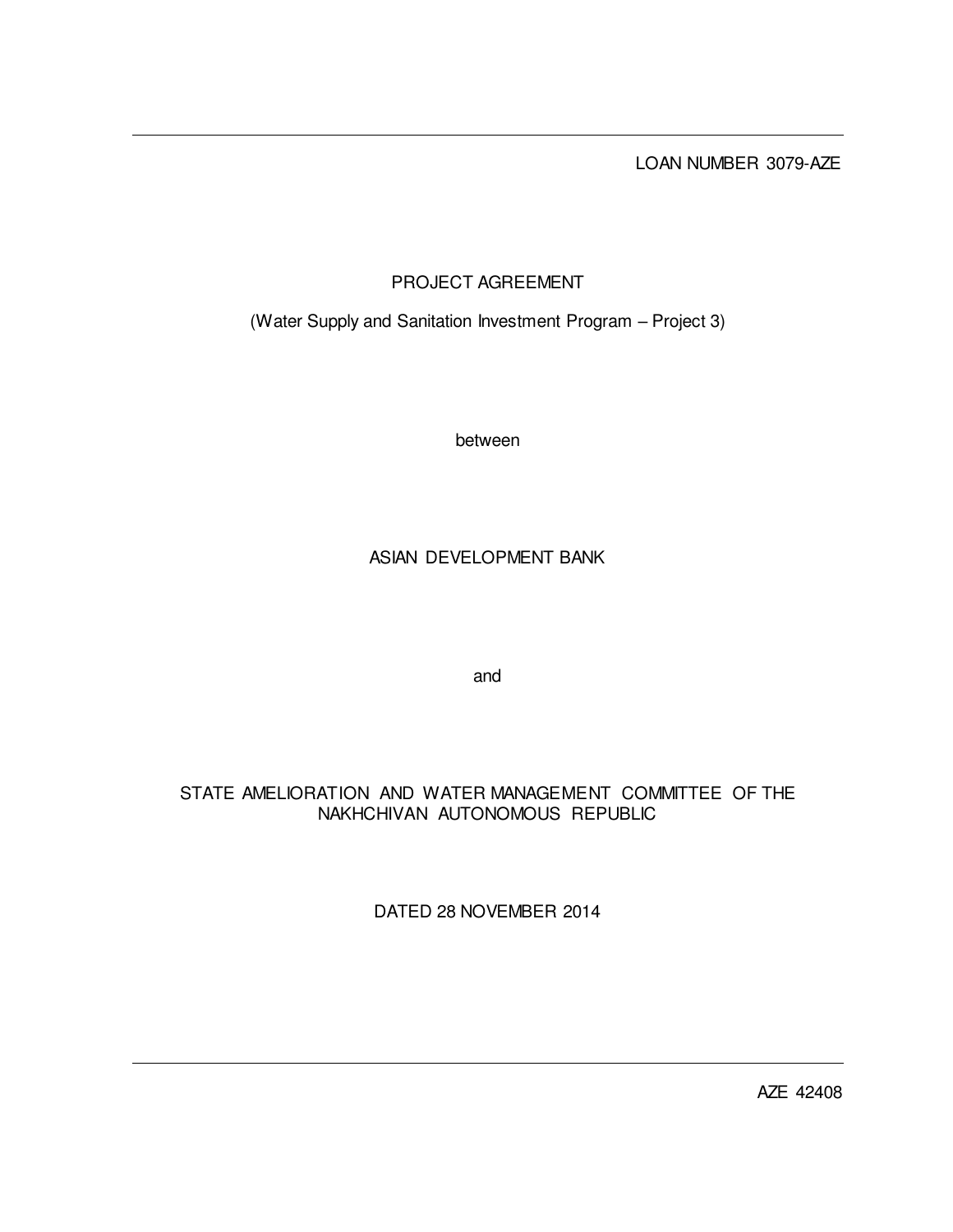## **PROJECT AGREEMENT**

 PROJECT AGREEMENT dated 28 November 2014 between ASIAN DEVELOPMENT BANK ("ADB") and the STATE AMELIORATION AND WATER MANAGEMENT COMMITTEE OF THE NAKHCHIVAN AUTONOMOUS REPUBLIC ("SAWMC").

#### WHEREAS

 (A) by a Loan Agreement between the Republic of Azerbaijan ("Borrower") and ADB, ADB has agreed to make to the Borrower a loan of one hundred and fifty million Dollars (\$150,000,000) on the terms and conditions set forth in the Loan Agreement, but only on the condition that: (i) a portion of the proceeds of the loan (\$27,840,000 equivalent) be made available to SAWMC and the remainder portion of the proceeds of the loan (\$122,160,000 equivalent) be made available to the Azersu Open Joint Stock Company ("Azersu"); and (ii) Azersu agrees to undertake certain obligations towards ADB set forth in the Project Agreement between ADB and Azersu; and

(B) SAWMC, in consideration of ADB entering into the Loan Agreement with the Borrower, has agreed to undertake the obligations set forth herein;

NOW THEREFORE the parties hereto agree as follows:

## **ARTICLE I**

#### **Definitions**

 Section 1.01. Wherever used in this Project Agreement, unless the context otherwise requires, the several terms defined in the Loan Agreement and in the Loan Regulations (as so defined) have the respective meanings therein set forth, except that for purposes of this Project Agreement, the term "Project" means the activities in the Project pertaining to the urban and periurban areas of Nakhchivan City as described in Schedule 1 to the Loan Agreement.

## **ARTICLE II**

#### **Particular Covenants**

 Section 2.01. (a) SAWMC shall carry out the Project with due diligence and efficiency, and in conformity with sound applicable technical, financial, business, and development practices.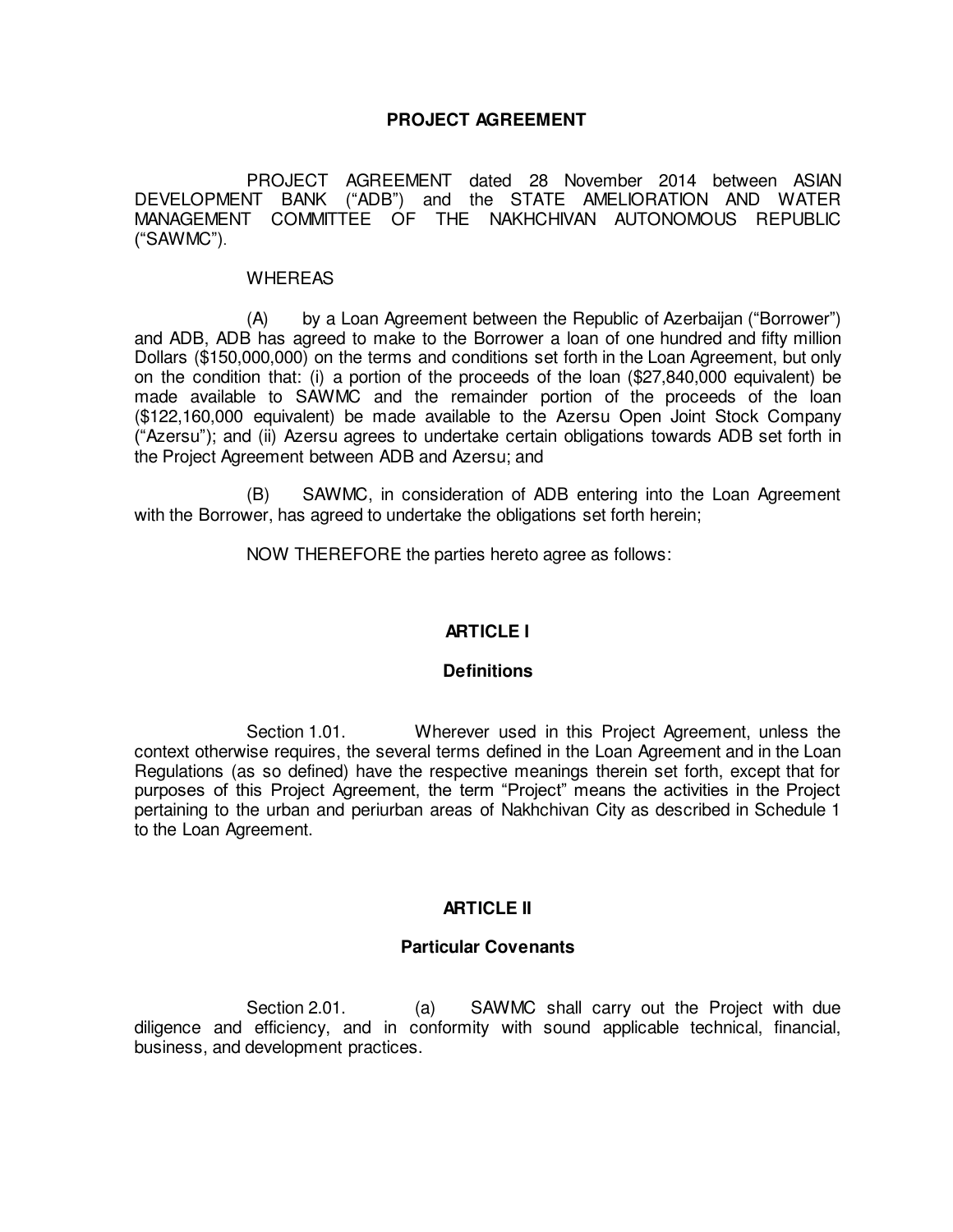(b) In the carrying out of the Project and operation of the Project facilities, SAWMC shall perform all obligations set forth in the Loan Agreement to the extent that they are applicable to SAWMC.

Section 2.02. SAWMC shall make available, promptly as needed, the funds, facilities, services, land and other resources as required, in addition to the proceeds of the Loan, for the carrying out of the Project.

Section 2.03. (a) In the carrying out of the Project, SAWMC shall employ competent and qualified consultants and contractors, acceptable to ADB, to an extent and upon terms and conditions satisfactory to ADB.

 (b) Except as ADB may otherwise agree, SAWMC shall procure all items of expenditures to be financed out of the proceeds of the Loan in accordance with the provisions of Schedule 4 to the Loan Agreement. ADB may refuse to finance a contract where any such item has not been procured under procedures substantially in accordance with those agreed between the Borrower and ADB or where the terms and conditions of the contract are not satisfactory to ADB.

 Section 2.04. SAWMC shall carry out the Project in accordance with plans, design standards, specifications, work schedules and construction methods acceptable to ADB and taking into consideration regional development plans and/or master plans of the area. SAWMC shall furnish, or cause to be furnished, to ADB, promptly after their preparation, such plans, design standards, specifications and work schedules, and any material modifications subsequently made therein, in such detail as ADB shall reasonably request. The Project will include specified WSS networks in the city development cadastre in accordance with Presidential Decree, sub-para 1.7.4, dated 4 September 2012, No. 695 on application of Law on Approval, Entry into Force and Relevant Juridical Regulation of City Development and Construction Code of the Republic of Azerbaijan.

 Section 2.05. (a) SAWMC shall take out and maintain with responsible insurers, or make other arrangements satisfactory to ADB for, insurance of Project facilities to such extent and against such risks and in such amounts as shall be consistent with sound practice.

 (b) Without limiting the generality of the foregoing, SAWMC undertakes to insure, or cause to be insured, the Goods to be imported for the Project against hazards incident to the acquisition, transportation and delivery thereof to the place of use or installation, and for such insurance any indemnity shall be payable in a currency freely usable to replace or repair such Goods.

 Section 2.06. SAWMC shall maintain, or cause to be maintained, records and accounts adequate to identify the items of expenditure financed out of the proceeds of the Loan, to disclose the use thereof in the Project, to record the progress of the Project (including the cost thereof) and to reflect, in accordance with consistently maintained sound accounting principles, its operations and financial condition.

Section 2.07. (a) ADB and SAWMC shall cooperate fully to ensure that the purposes of the Loan will be accomplished.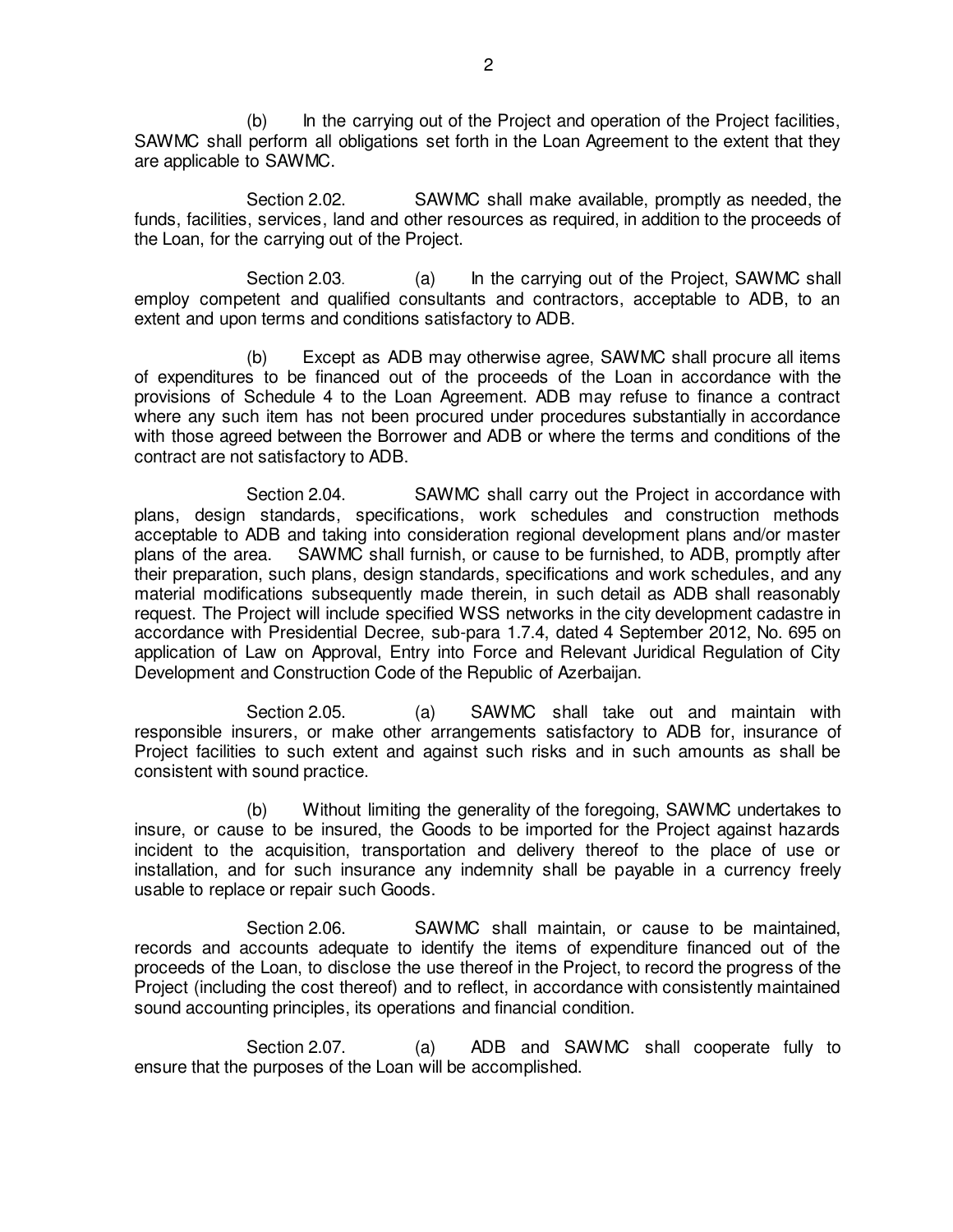(b) SAWMC shall promptly inform ADB of any condition which interferes with, or threatens to interfere with, the progress of the Project, the performance of its obligations under this Project Agreement, or the accomplishment of the purposes of the Loan.

 (c) ADB and SAWMC shall from time to time, at the request of either party, exchange views through their representatives with regard to any matters relating to the Project, SAWMC and the Loan.

Section 2.08. (a) SAWMC shall furnish to ADB all such reports and information as ADB shall reasonably request concerning: (i) the Loan and the expenditure of the proceeds thereof; (ii) the items of expenditure financed out of such proceeds; (iii) the Project; (iv) the administration, operations and financial condition of SAWMC; and (v) any other matters relating to the purposes of the Loan.

 (b) Without limiting the generality of the foregoing, SAWMC shall furnish to ADB periodic reports on the execution of the Project and on the operation and management of the Project facilities. Such reports shall be submitted in such form and in such detail and within such a period as ADB shall reasonably request, and shall indicate, among other things, progress made and problems encountered during the period under review, steps taken or proposed to be taken to remedy these problems, and proposed program of activities and expected progress during the following period.

 (c) Promptly after physical completion of the Project, but in any event not later than 3 months thereafter or such later date as ADB may agree for this purpose, SAWMC shall prepare and furnish to ADB a report, in such form and in such detail as ADB shall reasonably request, on the execution and initial operation of the Project, including its cost, the performance by SAWMC of its obligations under this Project Agreement and the accomplishment of the purposes of the Loan.

 Section 2.09. (a) SAWMC shall: (i) maintain separate accounts and records for the Project; (ii) prepare annual financial statements for the Project in accordance with accounting principles acceptable to ADB; (iii) have such financial statements for the Project audited annually by independent auditors whose qualifications, experience and terms of reference are acceptable to ADB, in accordance with international standards for auditing or the national equivalent acceptable to ADB; (iv) as part of each audit, have the auditors prepare a report (which includes the auditors' opinion on the financial statements, use of the Loan proceeds and compliance with the financial covenants of the Loan Agreement and the Project Agreement as well as on the use of the procedures for statement of expenditures), and a management letter (which sets out the deficiencies in the internal control of the Project that were identified in the course of the audit, if any); and (v) furnish to ADB, no later than 6 months after the close of the fiscal year to which they relate, copies of such audited financial statements, audit report and management letter, all in the English language, and such further information concerning these documents and the audit thereof as ADB shall from time to time reasonably request.

 (b) ADB shall disclose the annual audited financial statements for the Project and the opinion of the auditors on the financial statements within 30 days of the date of their receipt by posting them on ADB's website.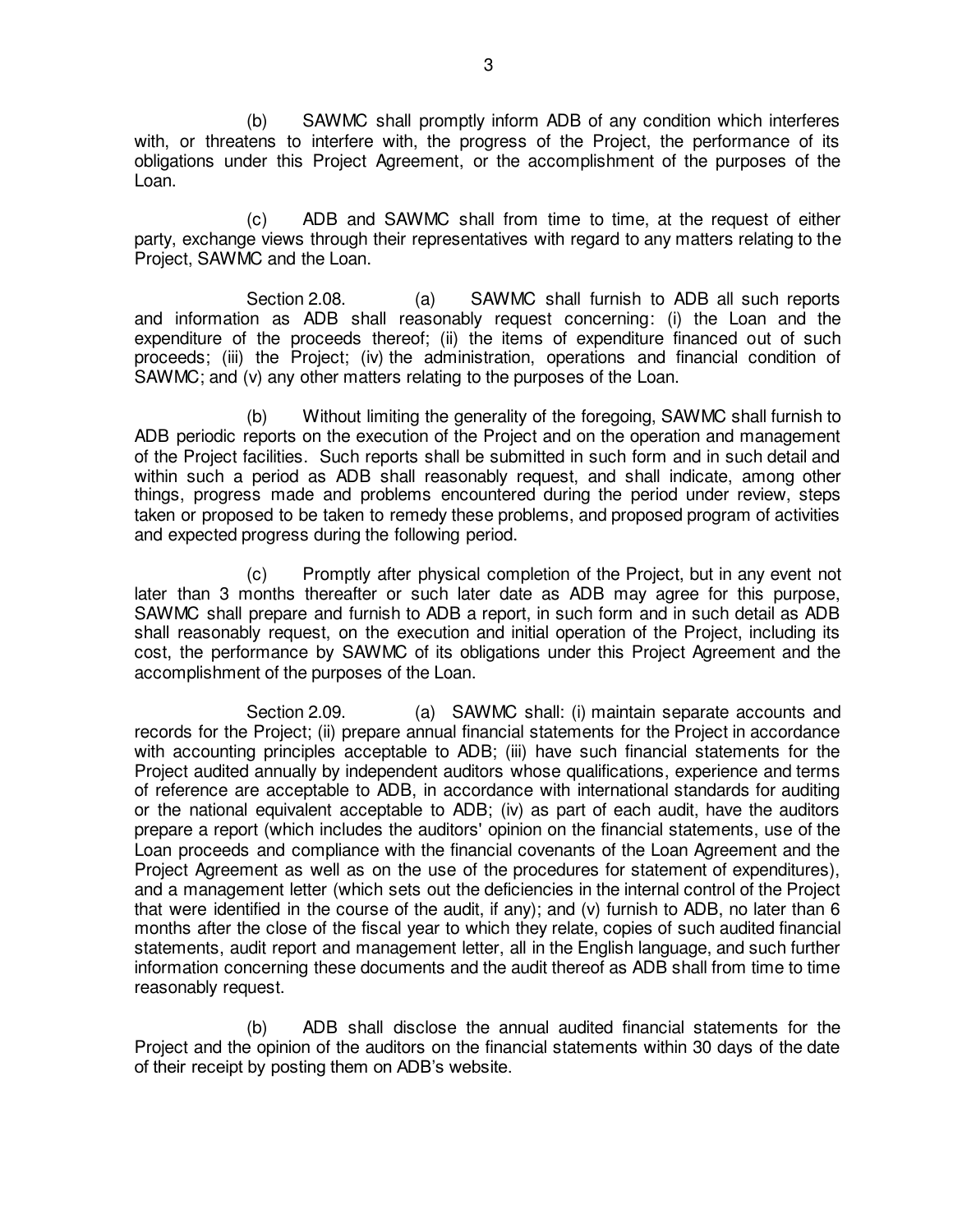Section 2.10. SAWMC shall enable ADB's representatives to inspect the Project, the Goods and Works and any relevant records and documents.

Section 2.11. (a) SAWMC shall, promptly as required, take all action within its powers to maintain its corporate existence, to carry on its operations, and to acquire, maintain and renew all rights, properties, powers, privileges and franchises which are necessary in the carrying out of the Project or in the conduct of its operations.

 (b) SAWMC shall at all times conduct its operations in accordance with sound applicable technical, financial, business, development and operational practices, and under the supervision of competent and experienced management and personnel.

 (c) SAWMC shall at all times operate and maintain its plants, equipment and other property, and from time to time, promptly as needed, make all necessary repairs and renewals thereof, all in accordance with sound applicable technical, financial, business, development, operational and maintenance practices.

 Section 2.12. Except as ADB may otherwise agree, SAWMC shall not sell, lease or otherwise dispose of any of its assets which shall be required for the efficient carrying on of its operations or the disposal of which may prejudice its ability to perform satisfactorily any of its obligations under this Project Agreement.

 Section 2.13. Except as ADB may otherwise agree, SAWMC shall apply the proceeds of the Loan to the financing of expenditures on the Project in accordance with the provisions of the Loan Agreement and this Project Agreement, and shall ensure that all items of expenditures financed out of such proceeds are used exclusively in the carrying out of the Project.

 Section 2.14. Except as ADB and Borrower may otherwise agree, SAWMC shall duly perform all its obligations under the Subsidiary Loan Agreement, and shall not take, or concur in, any action which would have the effect of assigning, amending, abrogating or waiving any rights or obligations of the parties under the Subsidiary Loan Agreement.

 Section 2.15. SAWMC shall promptly notify ADB of any proposal to amend, suspend or repeal any provision of its Charter, which, if implemented, could adversely affect the carrying out of the Project or the operation of the Project facilities. SAWMC shall afford ADB an adequate opportunity to comment on such proposal prior to taking any affirmative action thereon.

## **ARTICLE III**

## **Effective Date; Termination**

Section 3.01. This Project Agreement shall come into force and effect on the date on which the Loan Agreement comes into force and effect. ADB shall promptly notify SAWMC of such date.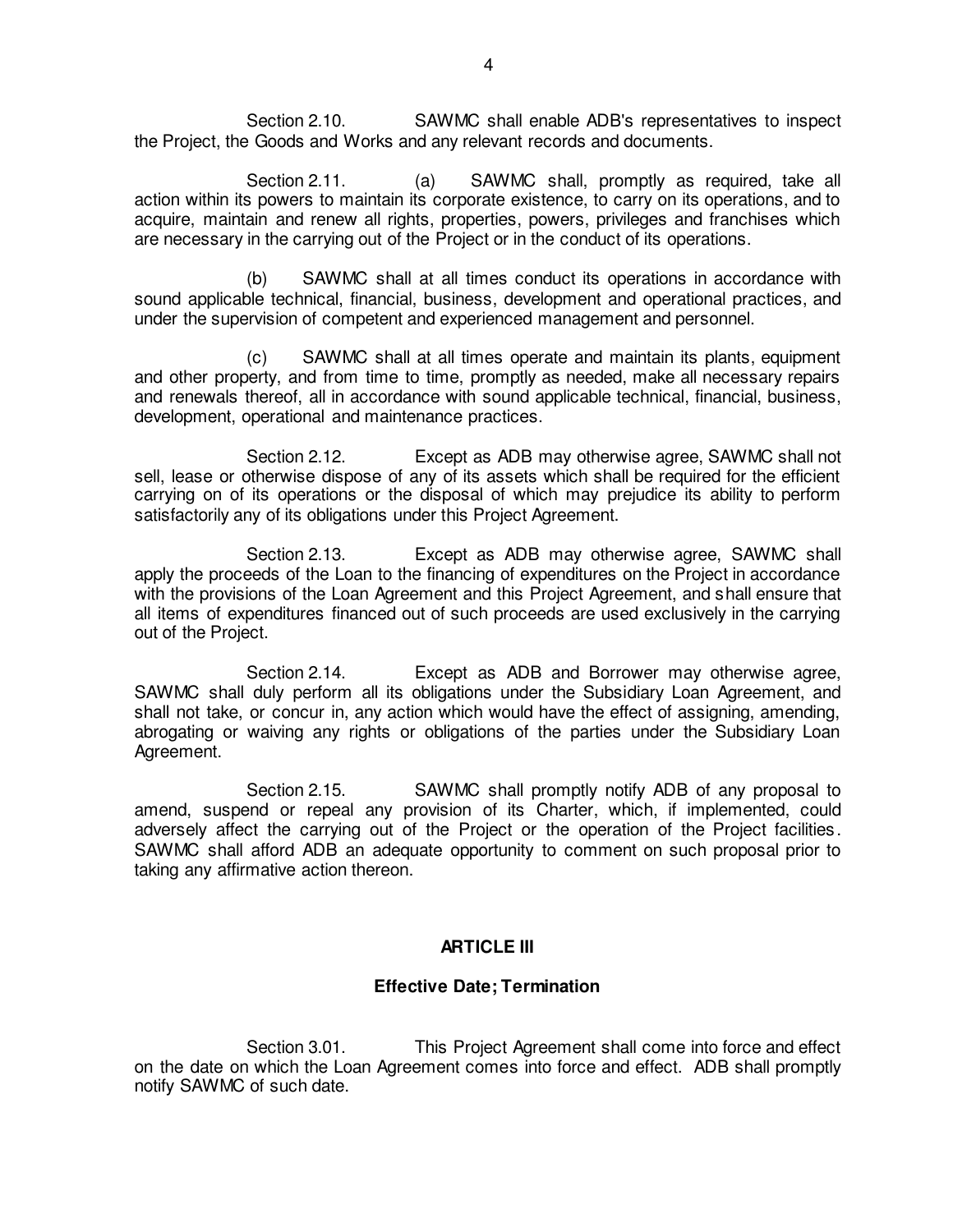Section 3.02. All the provisions of this Project Agreement shall continue in full force and effect notwithstanding any cancellation or suspension under the Loan Agreement.

## **ARTICLE IV**

### **Miscellaneous**

Section 4.01. Any notice or request required or permitted to be given or made under this Project Agreement and any agreement between the parties contemplated by this Project Agreement shall be in writing. Such notice or request shall be deemed to have been duly given or made when it shall be delivered by hand, mail or facsimile to the party to which it is required or permitted to be given or made at its address hereinafter specified, or at such other address as such party shall have designated by notice to the party giving such notice or making such request. The addresses so specified are:

#### For ADB

Asian Development Bank 6 ADB Avenue Mandaluyong City 1550 Metro Manila **Philippines** 

Facsimile Numbers:

 (632) 636-2444 (632) 636-2484.

## For SAWMC

State Amelioration and Water Management Committee Khatai District, Nakhchivan City Nakhchivan Autonomous Republic Republic of Azerbaijan

Facsimile Number:

(994 36) 545 3067.

Section 4.02. (a) Any action required or permitted to be taken, and any documents required or permitted to be executed, under this Project Agreement by or on behalf of SAWMC may be taken or executed by its President or by such other person or persons as he or she shall so designate in writing notified to ADB.

 (b) SAWMC shall furnish to ADB sufficient evidence of the authority of each person who will act under subsection (a) hereinabove, together with the authenticated specimen signature of each such person.